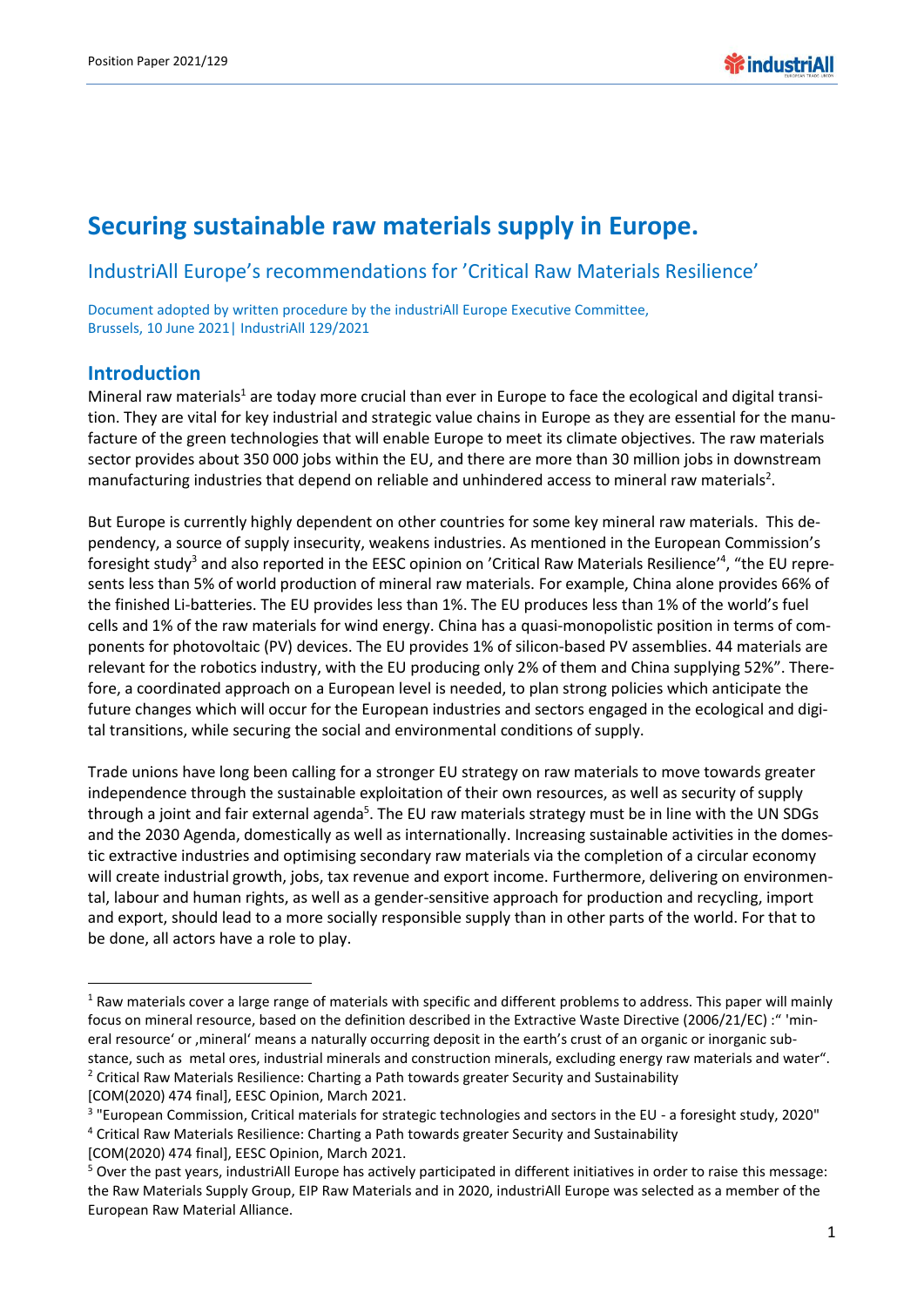**In order to strengthen its strategic autonomy, while ensuring the sustainability of raw materials, Europe will need to have a strong and global strategy resting on four pillars: domestic extraction, circular economy, improving research and innovation to reduce dependency, and ensuring international standards and binding human rights worldwide. This document sets out industriAll Europe's recommendations for these different pillars.**

# **Background**

**.** 

The interest from the European institutions in raw materials is not new. A first expert group was created in the 1970s to address the supply of raw materials in Europe. However, the first concrete EU raw materials initiative was only launched in 2008, with the objective of reducing EU dependencies on non-energy raw materials for industrial value chains. More recently, there has been renewed political interest in this issue, mainly due to the objectives of the green and digital transitions. Indeed, access to resources is an important strategic element to make this twin transition a reality. The European Green Deal itself is also focused on the sustainable supply of all raw materials for clean and digital technologies.

In 2020, the European Commission adopted different specific initiatives linked to the European Green Deal and relevant to raw materials:

- The 'New industrial strategy for Europe' published in March 2020, highlighting that a secure and sustainable supply of energy and raw materials will be key to climate neutrality and digital leadership of Europe. The strategy also addresses the need to increase industry's competitiveness and strategic autonomy regarding global competition.
- 'The Circular Economy Action Plan' also published in March 2020, presents different proposals for more circularity and recovery of raw materials in EU, thus creating a market for secondary raw materials, considering ethical sourcing of raw materials and the security of supply.
- A proposal for a 'Regulation on batteries and waste batteries' released in December 2020, setting sustainability requirements via a sustainable and circular battery value chain in Europe. The EU Battery Alliance is also very active with respect to raw materials and some announcements regarding raw materials were made in 2021, including the 15 billion Euros to secure raw material supply (mainly lithium, graphite and nickel).

In September 2020, the European Commission published a specific communication<sup>6</sup> on 'Critical Raw Material Resilience: charting a Path towards greater Security and Sustainability', proposing a Critical Raw Materials Action Plan to increase resilience in the EU's supply chain. This Action Plan provides ten action points "to foster transition towards a green and digital economy and, at the same time, bolster Europe's resilience and open strategic autonomy". The Action Plan proposes to develop financing criteria; launch research and innovation on waste processing, advanced materials<sup>7</sup> and substitution of critical raw materials; to better map the potential of secondary raw materials, but also increase earth observation; to develop expertise and skills; to develop international partnership; and to promote responsible mining. The European Alliance on Raw Materials<sup>8</sup> (of which industriAll Europe has become a member) was launched as a part of this Action Plan. The Commission also proposes an update of the list of raw materials which are considered as critical for the EU<sup>9</sup> in terms of economic importance and risk of supply disruption.

<sup>6</sup> <https://eur-lex.europa.eu/legal-content/EN/TXT/?uri=CELEX:52020DC0474>

 $7$  Advanced materials generally mean materials that have novel or enhanced properties created through the development of specific process and technology and that improve performance over conventional products and processes. For example, carbon fibre, which is lighter and stronger than other materials.

<sup>&</sup>lt;sup>8</sup> The European Alliance on Raw Materials involves different stakeholders, including industrial actors covering the entire value chain, Member States and regions, trade unions, civil society, research and technology organisations, investors and NGOs. IndustriAll Europe is also a member of "The European Innovation Partnership (EIP) on raw materials". <sup>9</sup> This list is composed of Antimony, Fluorspar, Magnesium, Silicon Metal, Baryte, Gallium, Natural Graphite, Tantalum,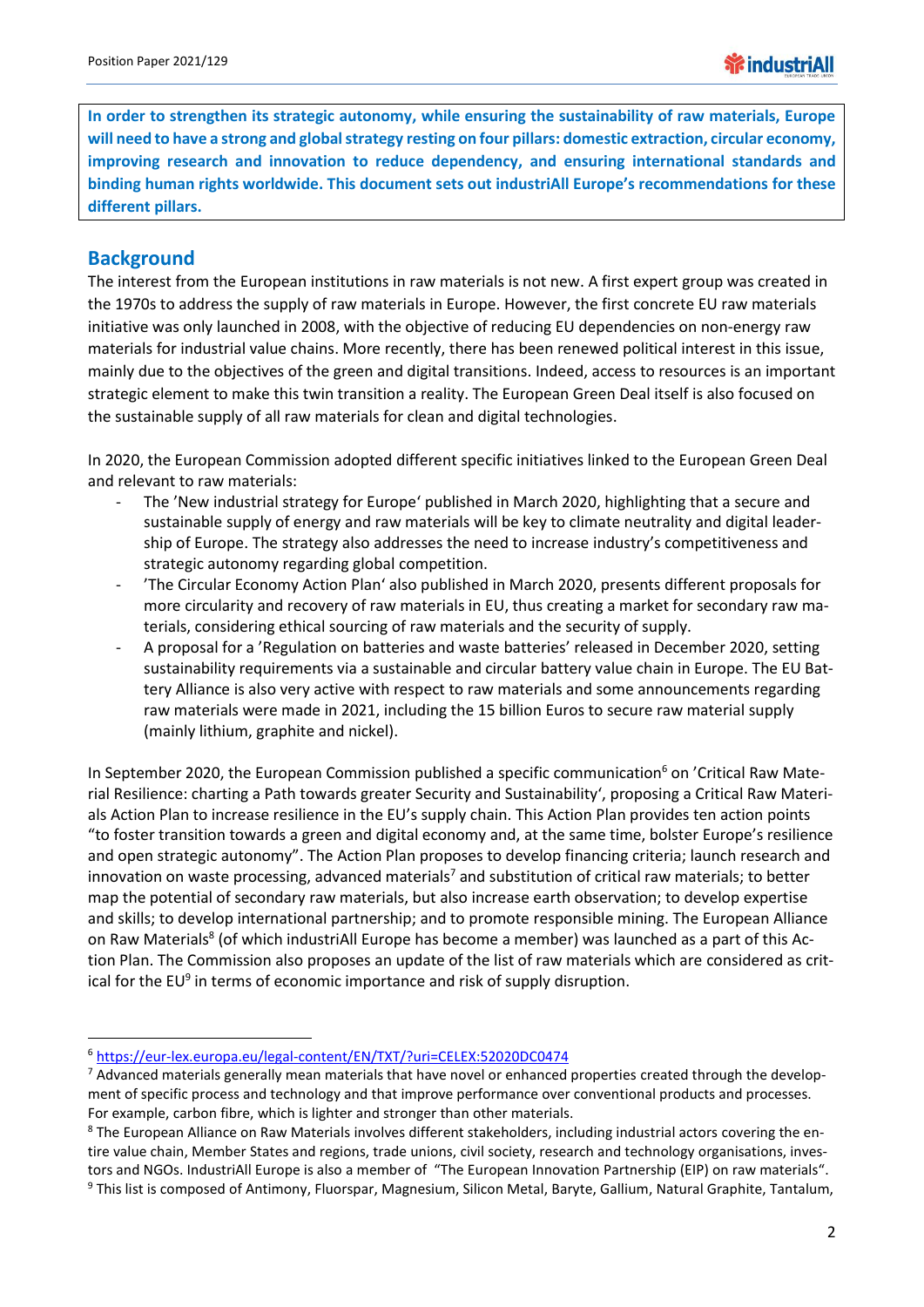**.** 

Social partners of the extractive industries<sup>10</sup> are also very active regarding the EU initiatives on raw materials and reacted in December 2020 via a joint statement calling for "A long-term and ambitious EU raw Materials Strategy"<sup>11</sup>. This statement highlights the current challenges regarding extraction of raw materials in the EU and sets out very concrete actions about maintaining and reinforcing mining activities and employment in Europe where social and environmental standards are higher than in the rest of the world.

Following these initiatives, the European Commission and the Raw Materials Supply Group endorsed, in May 2021, the "EU principles for sustainable raw materials", applicable to the extraction and processing stages of non-energy raw materials and to the entire minerals value chains' lifecycle, from exploration to post-closure. These cover social, economic, governance and environment principles and refer to EU legislation concerning sustainability, but also internationally agreed sustainable raw materials extraction and processing initiatives. As they are not mandatory, industriAll Europe has called to complete this initiative with a legally binding EU instrument in the form of a European Directive on Mandatory Human Rights (including workers' and trade union rights) and environmental obligations due diligence to ensure their strong enforcement.

**IndustriAll Europe has a role to play and must be at the forefront to represent industrial workers. We need an active involvement of trade unions in the elaboration and deployment of different industrial policies in order to make Europe a leading player in just and fair transitions which leave no one and no region behind. Our objective is to strengthen the social dimension and the protection of workers by our initiatives, to coordinate and support our national trade unions involved in developing regional and national strategies around sustainable supply of raw materials.** 

#### **Domestic extraction: ensuring the sustainability of critical raw materials in Europe**

Domestic raw materials mining and processing activities are essential in terms of controlling supply risks. There is also a potential for maintaining and creating new jobs and skills in these sectors. Mining and refining in the EU already employ 3.4 million workers, while related manufacturing accounts for 25 million jobs<sup>12</sup>. Europe has a long tradition and strong expertise in mining, but is not at the forefront regarding critical raw materials even if the potential of local mining resources is important<sup>13</sup>. The European Commission identifies the reasons for this delay as a lack of investment in exploration, the diversity and burden of national procedures, and a low level of public acceptance. It is thus a matter of importance to have a strong agenda and framework outlining domestic extraction and accompanying the transitions which will occur in these sectors (decarbonisation, operations in new sites, exploitation of new raw materials…). The involvement of trade unions and workers is key.

For domestic extraction, which will help secure the supply in Europe, raw materials must be sourced in a sustainable and responsible way, respecting the environment and human rights. This means:

 **Strong social dimension: securing decent work and good working conditions, protecting workers' rights, effective social** dialogue on the sector and company level, and involvement of trade unions in the planification of the development of the sector. Social dimension must also cover the needs for improving skills, education and training, including the support or creation of appropriate training courses and making these professions more attractive. Protecting workers in the extractive industries will require solid commitment to occupational health and safety. A strong gender equality perspective will have to drive these issues.

Bauxite, Germanium, Natural Rubber, Titanium, Beryllium, Hafnium, Niobium, Vanadium, Bismuth, HREEs, PGMs, Tungsten, Borates, Indium, Phosphate rock, Strontium, Cobalt, Lithium, Phosphorus, Coking Coal, LREEs, Scandium. <sup>10</sup> IndustriAll Europe, Apep, Eurocoal, Euromines, IMA-Europe, UEPG.

<sup>11</sup> <https://ec.europa.eu/social/main.jsp?catId=521&langId=en&agreementId=5698>

<sup>&</sup>lt;sup>12</sup> Commission 2020 Strategic Foresight Report (STRATEGIC FORESIGHT - CHARTING THE COURSE TOWARDS A MORE [RESILIENT EUROPE\)](https://eur01.safelinks.protection.outlook.com/?url=https%3A%2F%2Feur-lex.europa.eu%2Flegal-content%2FEN%2FTXT%2FHTML%2F%3Furi%3DCELEX%3A52020DC0493%26from%3DEN&data=04%7C01%7Csophie.grenade%40industriall-europe.eu%7C82d2a0aab7ac4d7c63ad08d90409a1f6%7Caba971db37f44611ac7cfb9911ba2369%7C1%7C0%7C637545261690046634%7CUnknown%7CTWFpbGZsb3d8eyJWIjoiMC4wLjAwMDAiLCJQIjoiV2luMzIiLCJBTiI6Ik1haWwiLCJXVCI6Mn0%3D%7C1000&sdata=79V2ErKStAPG1XEnpYXGd5nEGEKw5t%2BzY%2B1T2gzQ0t8%3D&reserved=0)

<sup>&</sup>lt;sup>13</sup> For a map of Critical Rraw Materials deposits in EU, se[e https://eur-lex.europa.eu/legal-con](https://eur-lex.europa.eu/legal-content/EN/TXT/?uri=CELEX:52020DC0474)[tent/EN/TXT/?uri=CELEX:52020DC0474,](https://eur-lex.europa.eu/legal-content/EN/TXT/?uri=CELEX:52020DC0474) p.12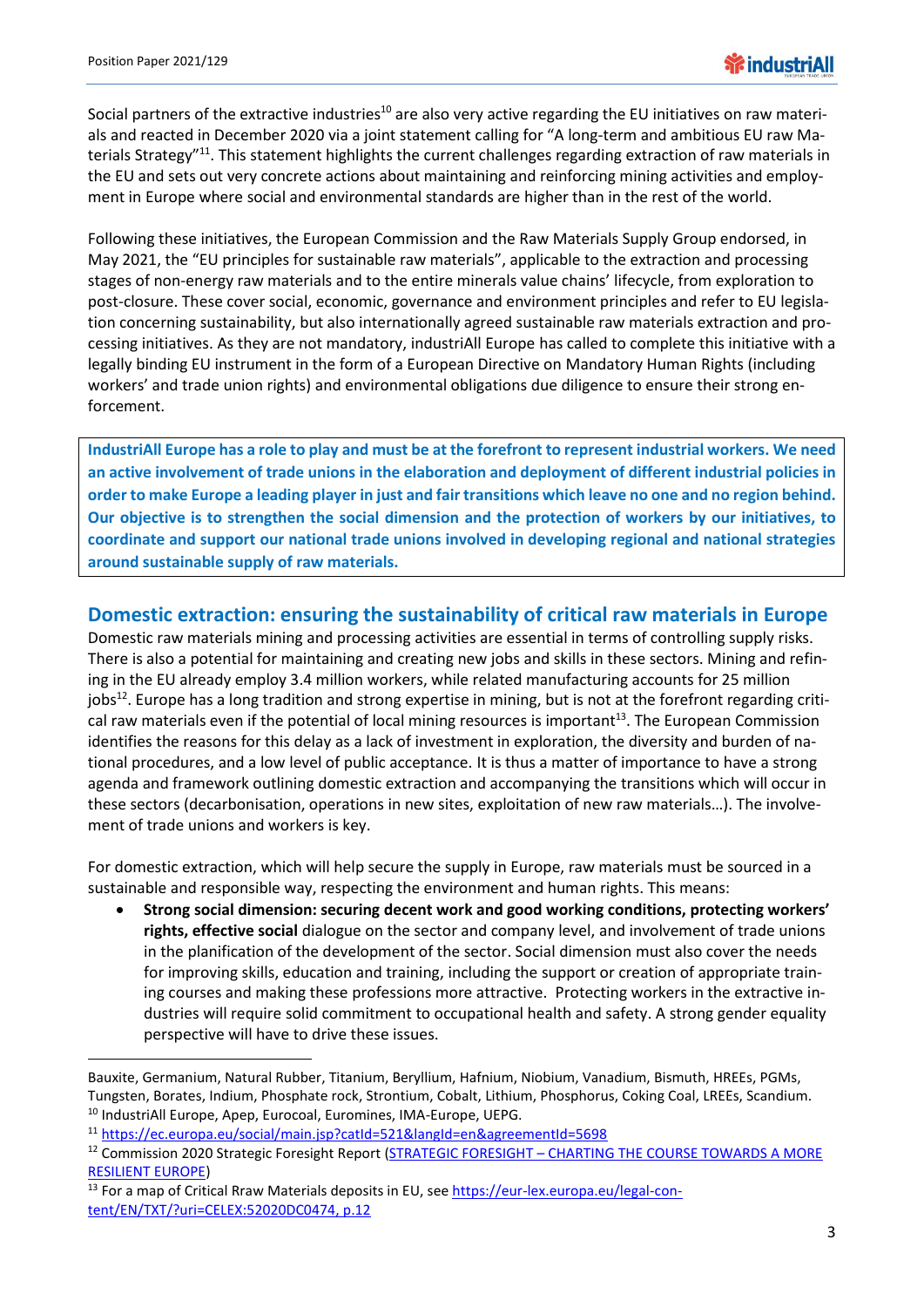- **High-level environmental standards for domestic extraction harmonised on the European level via a common regulatory base,** preserving the environment, preventing pollution, preserving biodiversity and water resources, as much as possible, and in complete coherence with the reduction of CO2 emissions agreed on the European level. This also means accompanying the decarbonisation of the extractives industries.
- A dialogue with **local communities** ensuring that local communities are involved in new projects. Current EU legislation creates a series of obligations in terms of access to information and consultation of local communities. This must be promoted and better enforced.

**Social acceptance** around new operating sites must also be addressed with an EU-coordinated approach. IndustriAll Europe insists that the only way to achieve social acceptance is to have high European and coordinated environmental and social standards which are really enforced and sanctioned if not respected. Mineral extraction in Europe is operating at the highest environmental and social standards in the World, and re-locating some extraction sites for critical raw materials to Europe could help to avoid pollution and noncompliance with human rights in third countries.

IndustriAll Europe also wants to address raw material extraction which, if well planned and respectful of a strong social and sustainable framework, could be an **opportunity for coal and carbon intensive regions in transition**. They offer a potential for diversification and opportunities for today's and future skilled miners in these regions. It could be a good alternative to deindustrialisation, and this must be promoted in a coherent way at European level.

**Mapping the mineral resources** in the EU and EEA countries for raw materials must be addressed with a coordinated EU effort to ensure a better understanding, that is regularly updated. This is why industriAll Europe supports the creation of an (EU) European Agency for Geological Survey, as there is a need to collect data in a uniform way, and having an institution dealing with resources in the ground and in our economy. As access to minerals is also a strategic security issue, the agency should also assess imports and exports, as well as global supply and demand.

IndustriAll Europe demands:

- $\triangleright$  Raw materials to be sourced in a sustainable and responsible way, with a strong social dimension including workers' rights, health and safety measures, effective social dialogue and attention to skills, high-level environmental standards and dialogue with local communities.
- $\triangleright$  Support for high-level coordinated European environmental and social standards which are really enforced and sanctioned if not respected, that will increase social acceptance and the relocalisation of extractives activities, with better standards than elsewhere in the world.
- $\triangleright$  Support for and maintaining extractive and processing capacities in the EU by upholding workers and regions. EU economic support or advantages for critical raw materials domestic extraction projects exposed to unfair competition regarding social and environmental standards should be considered.
- $\triangleright$  A link between European policies around raw materials with strategies developed in the coal and carbon-intensive regions in transition.
- $\triangleright$  The creation of a European Agency for Geological Survey based on a coordinated approach on the European level regarding raw materials and the impact on the economy.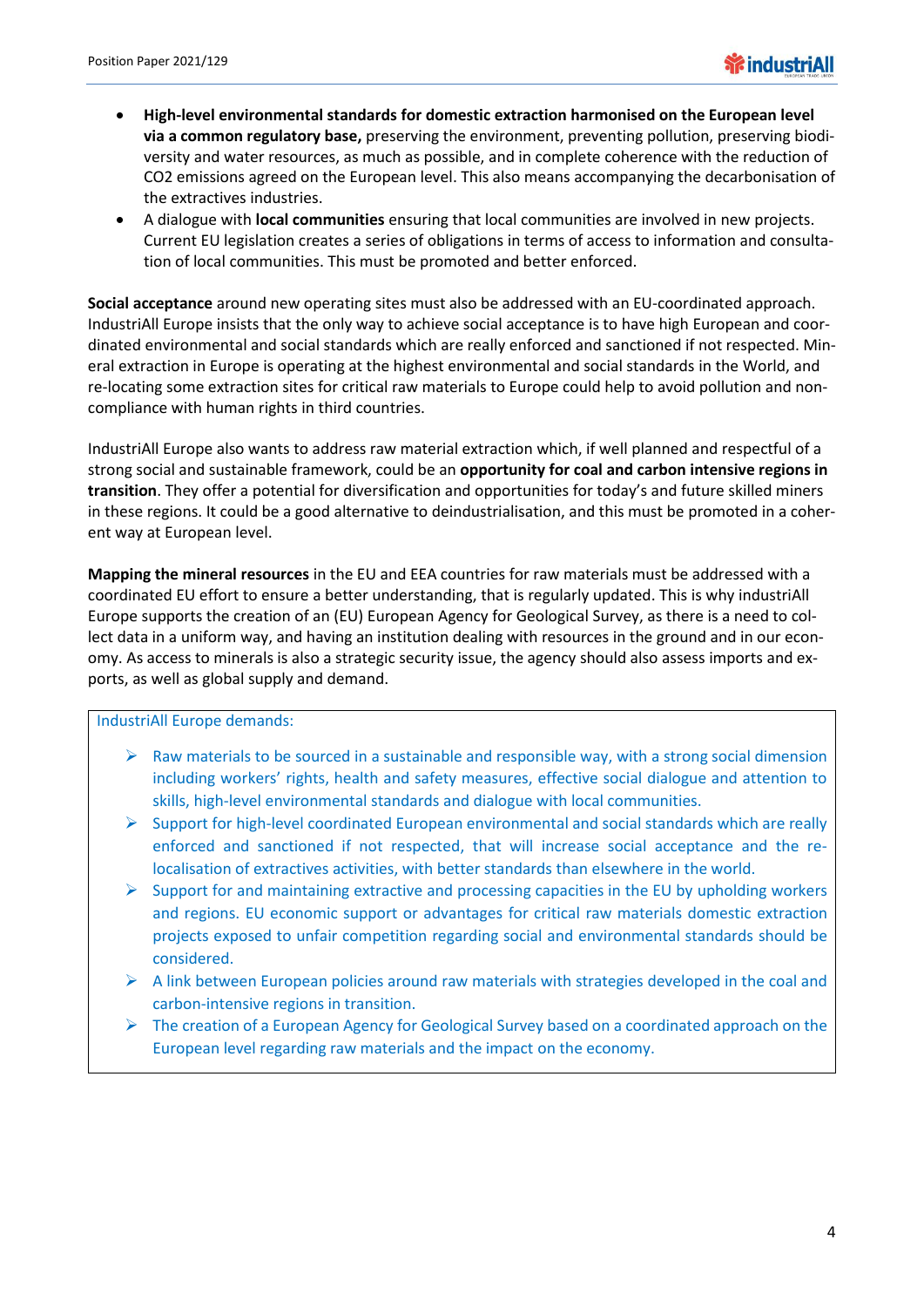**.** 

# **Limiting the use of primary raw materials through circular economy and recycling**

IndustriAll Europe has a strong position to promote and engage Europe in a more circular economy<sup>14</sup>. A circular economy has a very positive impact on European industry by feeding the industrial production system with part of existing materials and products, keeping the value, materials and energy embedded in industrial products in use far longer. This is absolutely necessary on a planet with finite mineral resources, helps to protect nature from unnecessary interference and helps to mitigate climate change. It also increases security of supply and reduces supply dependency from third countries.

Regarding mineral raw materials, a circular economy could close the loop and create new markets for recycled raw materials. This will also lead to the possibility of huge job creation potential in the completion of a circular economy for secondary raw materials and recycling. Some studies show a potential 700 000 new jobs in 2030<sup>15</sup>. But for that to happen, there is a need for more incentive and mobilisation on European and national levels.

Recycling is one of the most promising ways of dealing with dependency on raw materials, but a lot is needed to be done to create new economic and business models to support the growth of recycling activities. The sector must integrate the entire process from collection, passing through sorting, intermediate processing, and up to its use in metal or other plants. This must be accompanied by the identification of an economically viable outlet for the recycled product. At present, the main challenge is to be able to distribute the added value so that each player in the sector can make a living from it.

The recyclability of a product, in order to re-use some of its components, must be considered at the design phase. This is why industriAll Europe calls for EU regulation to define and mandate Eco-design standards to ensure that products are also fit for the industrialised circular economy and the re-use of materials, but also designed for longevity and repairability. There is a need for strong EU commitments regarding the revision of the Eco-design Directive, through the future Sustainable Products Initiative, which will have to take this into consideration, but also include social aspects in the definition of sustainability.

Circular and recycling projects have to be considered as Important Projects of Common European Interest (IPCEIs) and Projects of Common Interest (PCI), as this sector is as critical as the energy infrastructure. Recycling also needs an affordable and sustainable supply of energy.

Recycling or re-using mineral raw materials through a circular economy requires an important focus on the health and safety of workers, including the protection of workers against the existence of dangerous chemicals.

Regarding waste, there is a clear need to review the current practices of exportation of waste outside Europe, to ensure the full implementation of the circular economy and secondary production of raw materials, while also reducing the EU's waste pollution to third countries. And furthermore, Europe will have to facilitate circularity of waste in order to create a real eco-system with a strategic autonomy. A quality recycling of end-of-life materials is preferable to exporting these same products to countries where European social and environmental standards are not respected.

Finally, industriAll Europe also underlines that workers must be involved in the design and implementation of a circular economy, in a process of anticipation of change, to contribute to a Just Transition for all workers involved in this deep transformation of industry.

<sup>14</sup> See [https://news.industriall-europe.eu/content/documents/upload/2018/9/636718239534547822\\_Circu](https://news.industriall-europe.eu/content/documents/upload/2018/9/636718239534547822_Circular%20Economy%20Policy%202016-03_EN_v3%20checked_CLEAN.pdf)[lar%20Economy%20Policy%202016-03\\_EN\\_v3%20checked\\_CLEAN.pdf](https://news.industriall-europe.eu/content/documents/upload/2018/9/636718239534547822_Circular%20Economy%20Policy%202016-03_EN_v3%20checked_CLEAN.pdf)

<sup>15</sup> [https://circulareconomy.europa.eu/platform/sites/default/files/ec\\_2018\\_-\\_impacts\\_of\\_circular\\_economy\\_poli](https://circulareconomy.europa.eu/platform/sites/default/files/ec_2018_-_impacts_of_circular_economy_policies_on_the_labour_market.pdf)cies on the labour market.pdf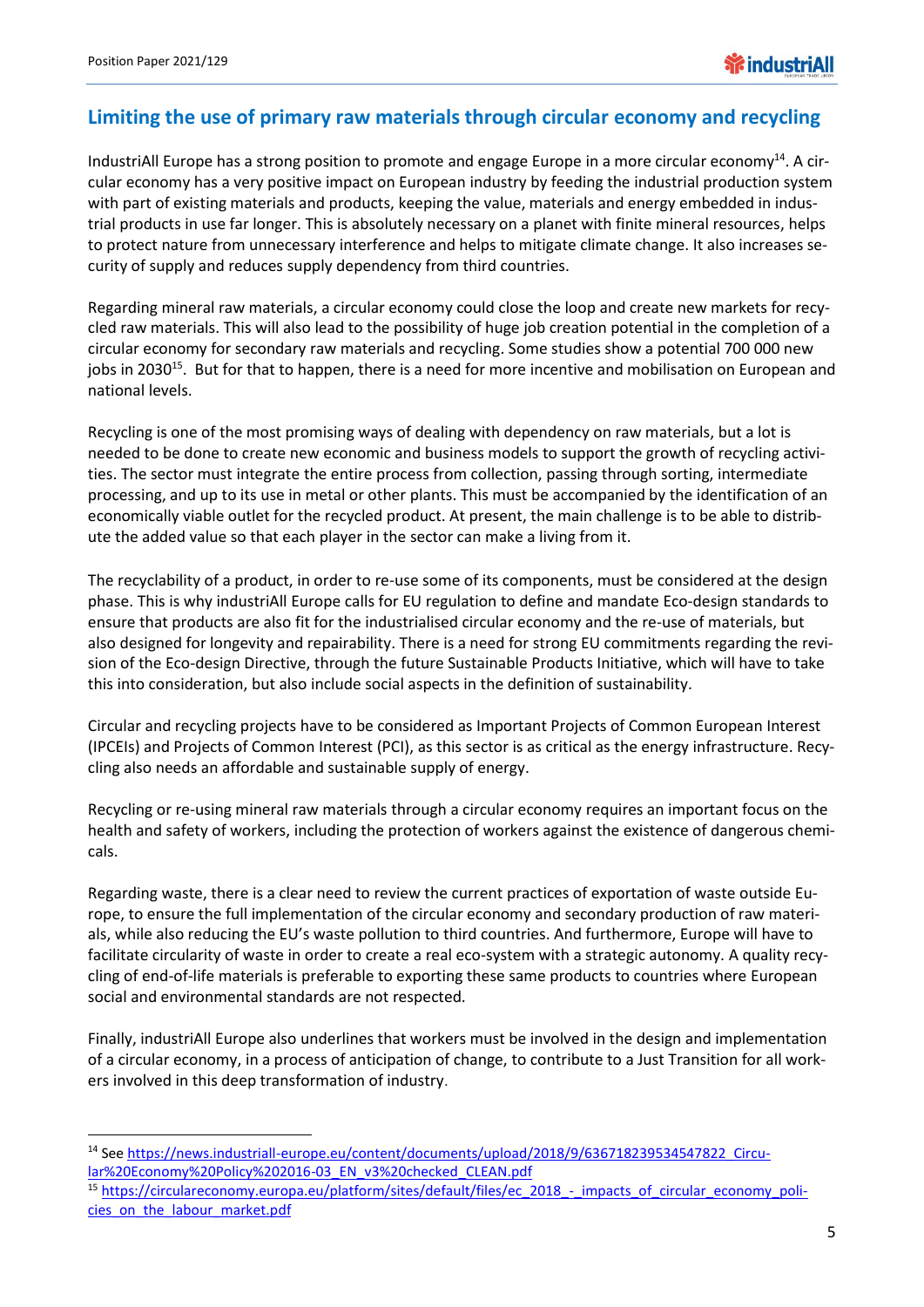IndustriAll Europe demands:

- $\triangleright$  A fair and industrialised circular economy on the European level which can promote and better allow the use and re-use of mineral raw materials.
- Promotion of the triptych "Eco-design Circular economy Reuse-repair" as a real lever for a "new generation" industry which will create new jobs.
- $\triangleright$  Circular and recycling projects to be considered as important Projects of Common European interests (IPCEIs) and Projects of Common Interest (PCI).
- $\triangleright$  An affordable and sustainable supply of energy, coherent with the development of a circular industry.
- $\triangleright$  Eco-design standards that ensure the re-use of materials and strong commitment to social aspects in the future Sustainable Products Initiative.
- $\triangleright$  A strong attention to the health and safety of workers as well as to public health.
- $\triangleright$  A review of the current exportation of waste, support for an intra-European circularity and an improvement in the working conditions of those working in waste industries.
- $\triangleright$  Full involvement of workers and trade unions in the design and implementation of the development of industrial policies for secondary raw materials.

# **Research, development and innovations to reduce dependency**

Secure supply of raw materials must also be supported by research into new materials and innovative technologies that can diminish, substitute, or diversify the need for raw materials. This kind of research is based on a coherent and multidisciplinary approach.

Innovation, research and development must be a key point in the EU strategy on critical raw materials. This is linked to the substitution (replacing a critical raw material with a non-critical raw material that offers similar performance), recycling or re-use of products and to waste reprocessing in order to avoid that critical raw materials end in landfills.

Regarding the circular economy, there will need to be public support and investment (from local to European level) in order to find solutions to improve the possibility of recycling and re-use of mineral raw materials, as some of them are currently very difficult to recycle or re-use.

IndustriAll Europe demands:

- $\triangleright$  A strong support of research into new materials and innovative technologies to diminish, substitute, or diversify the need for raw materials.
- $\triangleright$  Investment in activities that can foster substitution.
- $\triangleright$  More research, development and innovation supported by Europe in order to develop technologies that will better enable the re-use of mineral raw materials.

### **Ensuring international standards and making human rights binding worldwide**

Europe has available on its soil mineral raw materials, but some of the most critical raw materials are only located in a few countries outside Europe. IndustriAll Europe is working closely with IndustriALL Global Union in this matter, to obtain decent work across the supply chain all around the world regarding the supply of mineral raw materials. In addition, industriAll Europe asks the European Commission to ensure that any raw materials strategies should also take into consideration the needs and interests of workers and people in the countries from which raw materials are to be exported to Europe. This has to be done in total commitment to the Universal Declaration of Human Rights, ILO labour standards, UN Guiding Principles for Business and Human Rights, as well as the UN Sustainable Development Goals.